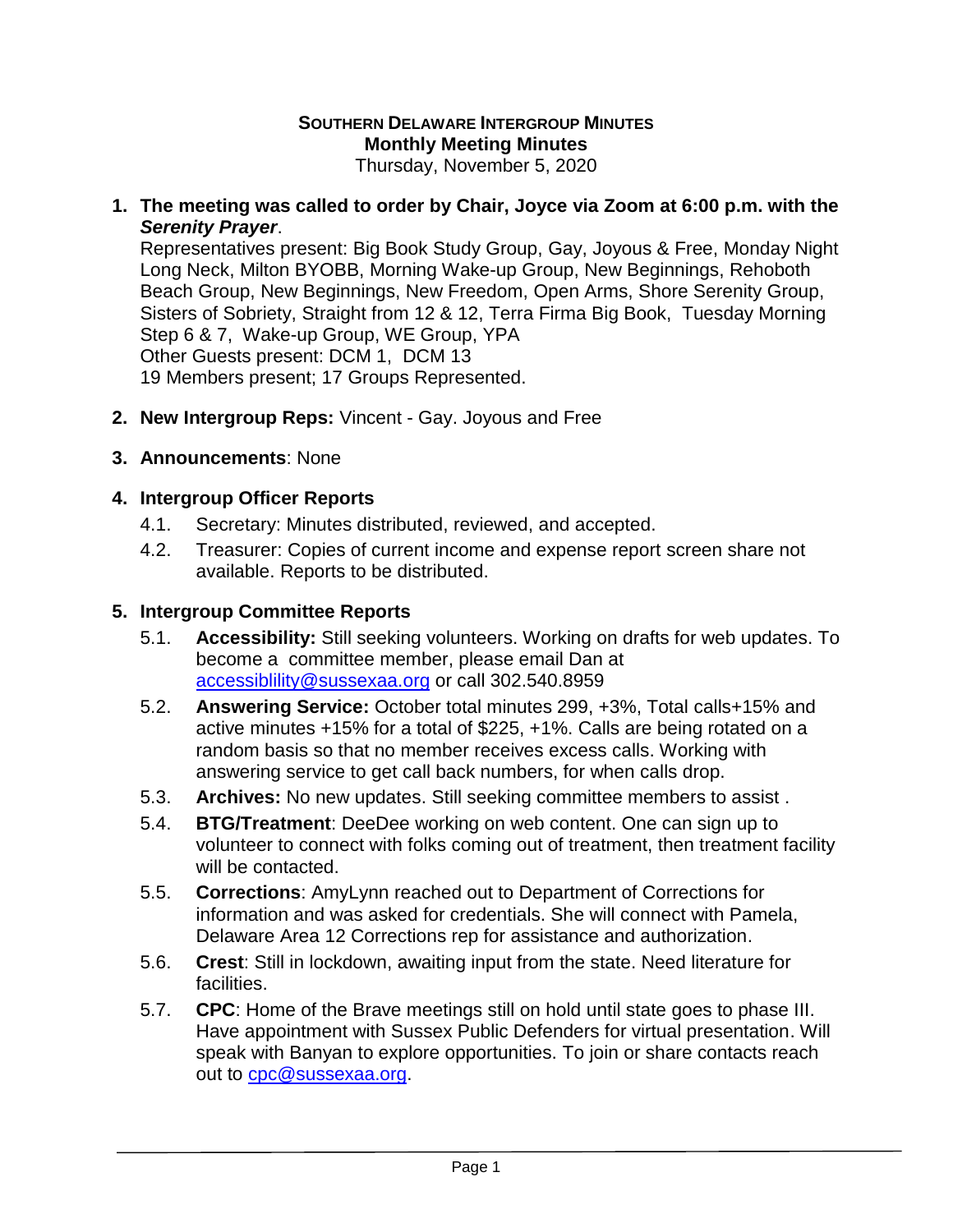- 5.8. **Liaison Area 12**: Danielle attended Area 12 meeting in September exploring how to make better conversations. Sharing event info, who needs help, any group issues, how to correspond with committees. Also, the 2021 convention is 11/5, 6 & 7 at the Sands in Rehoboth Beach. Danielle seeking input, and can contact Sally, Alternate delegate at P70alt.delegateAdelawareaa.org.
- 5.9. **Literature**: New web bookstore is live. Leslie has placed order and has inventory contact Leslie with all requests at [literature@sussexaa.org.](mailto:literature@sussexaa.org.) Pamphlets are also available online in members section and can be printed.
- 5.10. **PI**: Stacey stepped-up to chair.
- 5.11. **Special Events**: Gratitude breakfast ticket are still valid. Need a new date for Bash at the Beach – dates become available in January. John needs to step down after 3 years of service - seeking new chair
- 5.12. **Website/Where & When**: Website report attached.

# **6. District / Delegate Reports**

- 6.1. **District 1**: Zoom meetings 3rd Monday 6pm…listed on sussexaa.org for current info. Elections in November for new officers
- 6.2. **District 2**: Zoom meeting on 1st Wednesday of the month. Officer elections this October. Seeking officers. Register for assembly on sussexaa.org.
- 6.3. **District 3**: Not present
- 6.4. **District 13**: Web is up and running. Meeting 10/8 at 5:45pm.
- 6.5. **Delegate**: Not present.
- **7. Old Business**: None
- **8. New Business**: Intergroup elections for a new Secretary and Treasurer next month.
- **9. Close**: Meeting Adjourned at 6:47 p.m. with recital of *Responsibility Declaration*

Next Scheduled Meeting: **Thursday, December 3, 2020 at 6 p.m.**

Minutes respectfully submitted by Linda H. SDI Secretary

Southern Delaware Intergroup of Alcoholics Anonymous P. O. Box 1080, Millsboro, DE 19966 www.sussexaa.org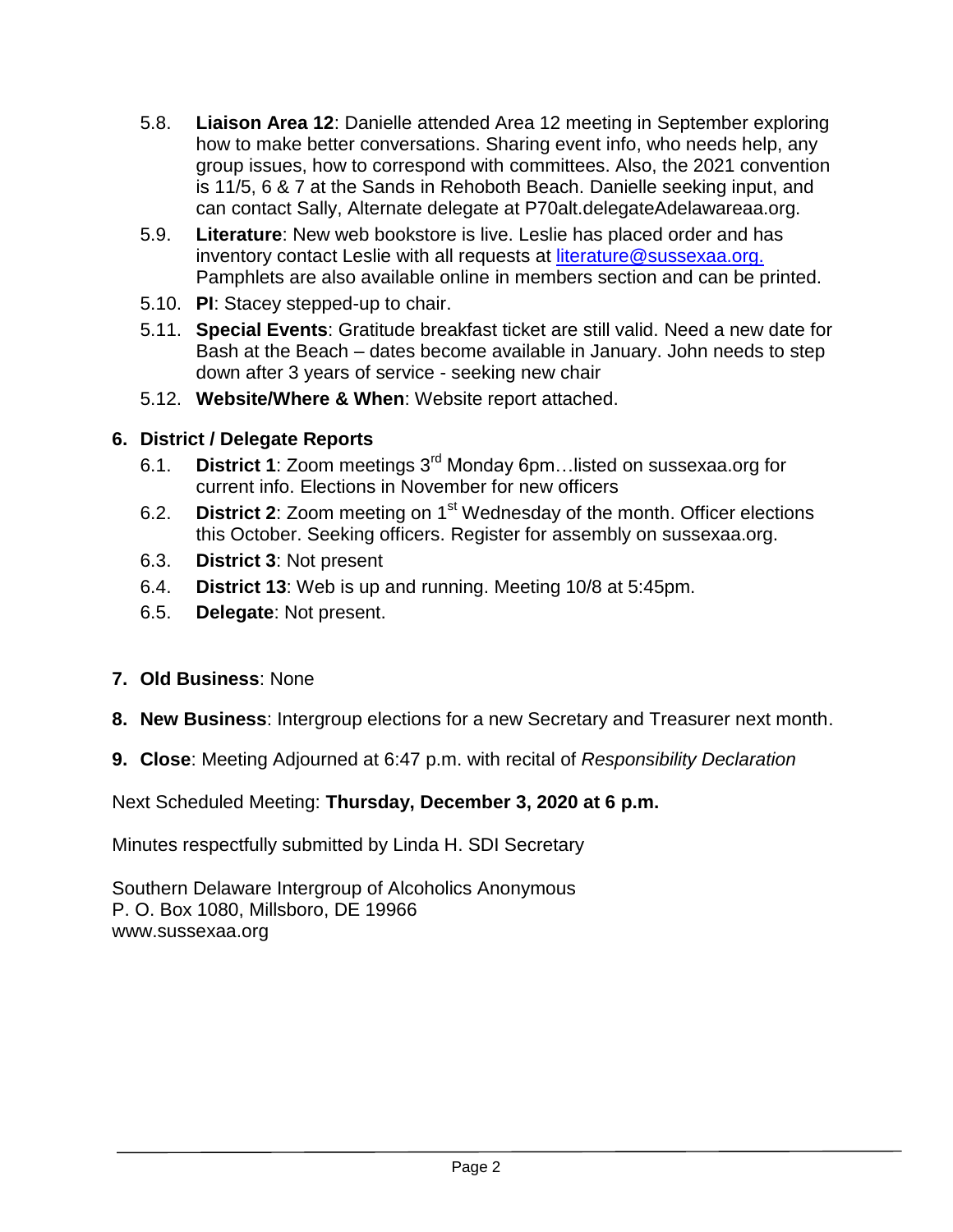#### **Southern Delaware Intergroup (SDI) of Alcoholics Anonymous Website/Tech/Where & When Committee Report (November 2020)**

- **1.** The website committee met via Zoom on Monday 11/2/20. Discussion continued regarding the budget, staffing and process for maintaining the website. We believe a special worker will be needed to maintain the site and are reaching out to other Intergroups regarding job descriptions and cost. Viv is providing information about essential tasks.
- **2. Statistics.** Unique visitors and number of visits dropped slightly, but number of pages and hits increased from September.

|                     | <b>Unique</b>   | # of          |              |             |
|---------------------|-----------------|---------------|--------------|-------------|
| <b>Month (2020)</b> | <b>Visitors</b> | <b>Visits</b> | <b>Pages</b> | <b>Hits</b> |
| October             | 2,355           | 7,117         | 65,439       | 140,005     |
| September           | 2,630           | 7,174         | 60,906       | 133,022     |
| August              | 2,955           | 8,059         | 68,167       | 178,887     |
| July                | 2,967           | 7,875         | 68,830       | 173,273     |
| June                | 2,761           | 7,250         | 70,647       | 153,149     |
| May                 | 2,730           | 7,676         | 59,291       | 155,391     |

- 3. **Meetings.** There are **137 meetings** in the database. There are six (6) status categories of meetings.
	- 1. **Online**. There are 48 **published online meetings**. These meetings are all marked with a **green online meeting** tag with clickable meeting links and phone numbers. These meetings can be easily found with a link provided on the meeting page, as well as in the menu bar.
	- 2. **Hybrid**. There **is one (1) hybrid Zoom meeting**. The Love & Service group (Saturday at 8am) reopened with published restrictions and is also meeting online at the same time. (Note: Not counting twice since this is one meeting.)
	- 3. **Outdoor**. There are f**our (4) published outdoor meetings**. These meetings all have the tag /outside after the name. These meetings can be easily found with a link provided on the meeting page, as well as in the menu bar. **Will need an update if any of these meetings will be going online, indoors or suspending after weather gets colder**.
	- 4. **Suspended.** There are a total of **41 meetings that have been marked temporarily suspended**. These meetings all have SUSPENDED with the prefix in the name and are marked with a **red temporary closure** tag with the color is faded out.
	- 5. **Reopened.** We have been notified of a total of **24 meetings that have reopened**. These now can be viewed from sub-menu bar.
	- 6. **Unknown.** The **remaining 19 meetings** may be meeting indoors, online or suspended, but we have not been notified.